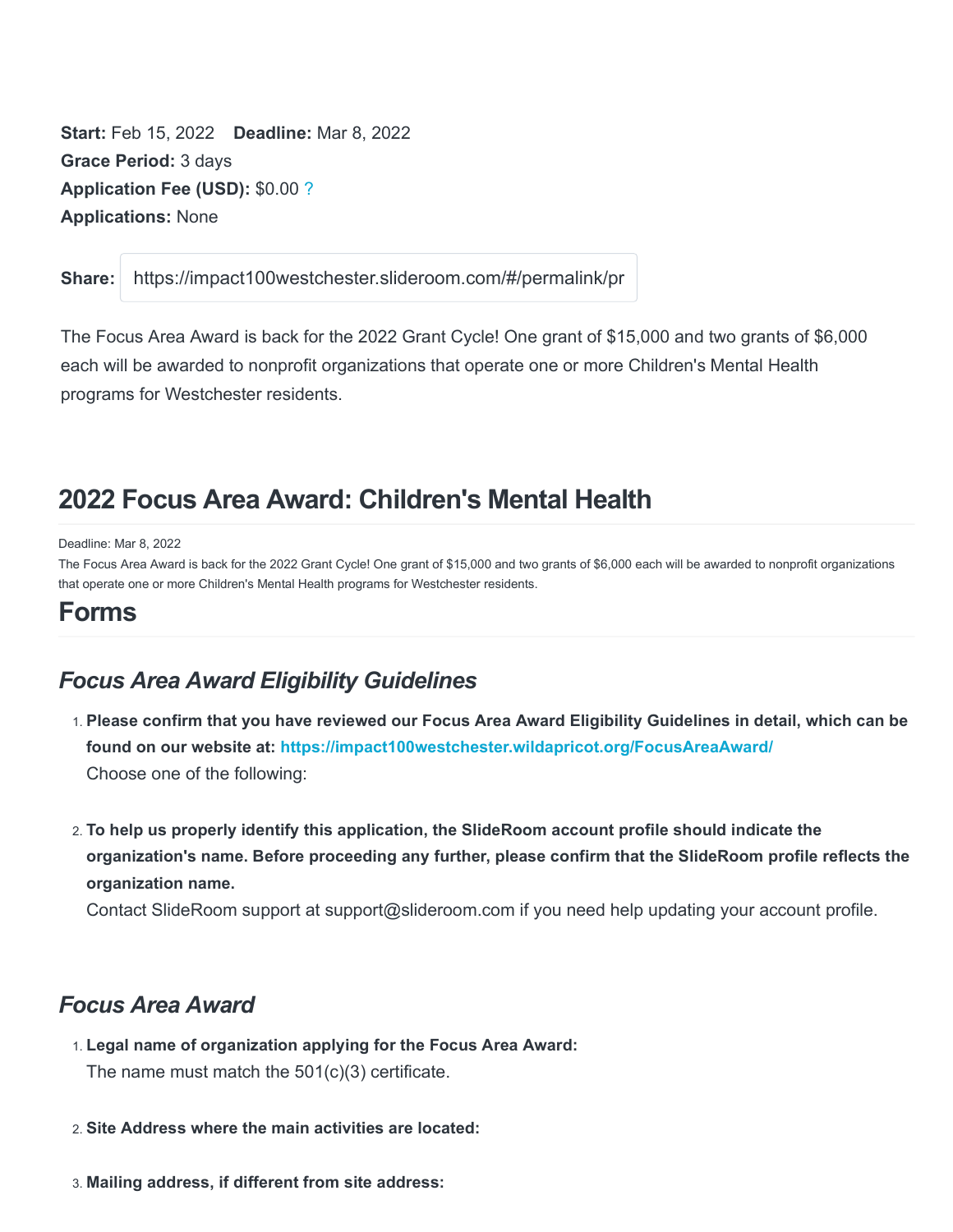- 4. Website:
- 5. Executive Director Name:
- 6. Executive Director Email:
- 7. Executive Director Phone:
- 8. Federal Tax ID:

Enter the Federal Employer Identification Number (EIN) (##-#########).

- 9. Upload your 501(c)(3) Determination Letter confirming you are a charitable organization exempt from Federal Income Taxes.
- 10. When did the organization begin operations?

Enter the date (mm/dd/yyyy) your organization began operations If only a month and year are indicated, simply use the 1st of the month.

\* This question has conditional followup questions.

11. When did your organization start the children's mental health program(s)?

Enter the date (mm/dd/yyyy) your organization started its children's mental health program(s). If only a month and year are indicated, simply use the 1st of the month.

- \* This question has conditional followup questions.
- 12. Provide your organization's brief mission statement. 500 character limit, including spaces.
- 13. Describe your organization's children's mental health program(s). 2500 character limit, including spaces
- 14. Specify the frequency and number of people served by your children's mental health program(s). 1000 character limit, including spaces
- 15. Describe the target population served by your children's mental health program(s). Include number served, demographics, location of beneficiaries. 500 character limit, including spaces.
- 16. Describe the NEEDS of the target population that are addressed by your children's mental health program(s).

Include specific data, solid research or agency experience explaining the unmet need in Westchester that your organization addresses. 1800 character limit, including spaces.

17. What percentage of people served by your children's mental health program(s) are Westchester residents? Explain if needed.

Enter integer, e.g. enter "85" for 85%